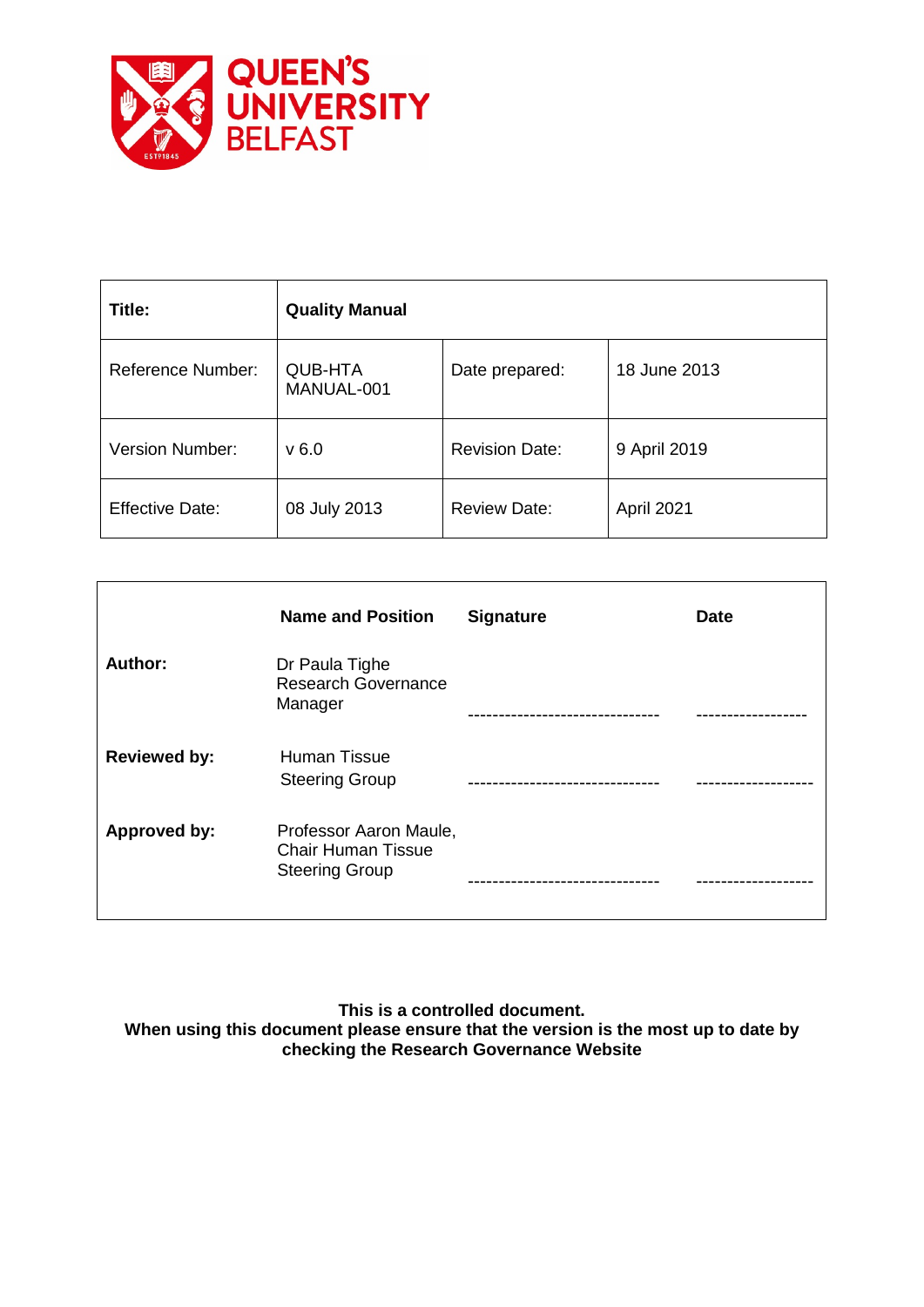# **Do Not Copy**

# Revision Log

| <b>Previous Version</b> | Date of             | Reason for                              | <b>New Version</b> |
|-------------------------|---------------------|-----------------------------------------|--------------------|
| number                  | Review/Modification | Review/Modification                     | Number             |
| 1.0                     | 12/08/2013          | NIB and Anatomy                         | 2.0                |
|                         |                     | SOPs lists amended                      |                    |
| 2.0                     | 14/01/2014          | Change to PDs &                         | 3.0                |
|                         |                     | HTSG membership                         |                    |
|                         |                     | updated.                                |                    |
|                         |                     | Centre for Vision                       |                    |
|                         |                     | and Vascular                            |                    |
|                         |                     | Science changed to                      |                    |
|                         |                     | Centre for                              |                    |
|                         |                     | Experimental<br>Medicine.               |                    |
|                         |                     | References to HTA                       |                    |
|                         |                     |                                         |                    |
| 3.0                     | 06/10/2014          | eLearning removed.<br>Change to PDs and | 4.0                |
|                         |                     | HTSG membership.                        |                    |
|                         |                     | HTSG membership                         |                    |
|                         |                     | moved to appendix                       |                    |
|                         |                     | <b>Reference to Code</b>                |                    |
|                         |                     | of Conduct and                          |                    |
|                         |                     | Integrity in Research                   |                    |
|                         |                     | included. Research                      |                    |
|                         |                     | Governance and                          |                    |
|                         |                     | <b>Integrity Committee</b>              |                    |
|                         |                     | name updated.                           |                    |
| 4.0                     | 24/04/2017          | Review in response                      | 5.0                |
|                         |                     | to Human Tissue                         |                    |
|                         |                     | Authority's Codes of                    |                    |
|                         |                     | Practice and                            |                    |
|                         |                     | Standards update.                       |                    |
| 5.0                     | 9 April 2019        | <b>Bi-Annual review</b>                 | 6.0                |
|                         |                     | which resulted in                       |                    |
|                         |                     | amendments to the<br>titles of the      |                    |
|                         |                     | University's                            |                    |
|                         |                     | <b>Research Ethics</b>                  |                    |
|                         |                     | Policy, the                             |                    |
|                         |                     | Regulations                             |                    |
|                         |                     | Governing an                            |                    |
|                         |                     | Allegation of                           |                    |
|                         |                     | Misconduct in                           |                    |
|                         |                     | Research, the new                       |                    |
|                         |                     | <b>Pro-Vice Chancellor</b>              |                    |
|                         |                     | for Research and                        |                    |
|                         |                     | Enterprise and                          |                    |
|                         |                     | capturing Precision                     |                    |
|                         |                     | Medicine Centre.                        |                    |
|                         |                     |                                         |                    |
|                         |                     |                                         |                    |
|                         |                     |                                         |                    |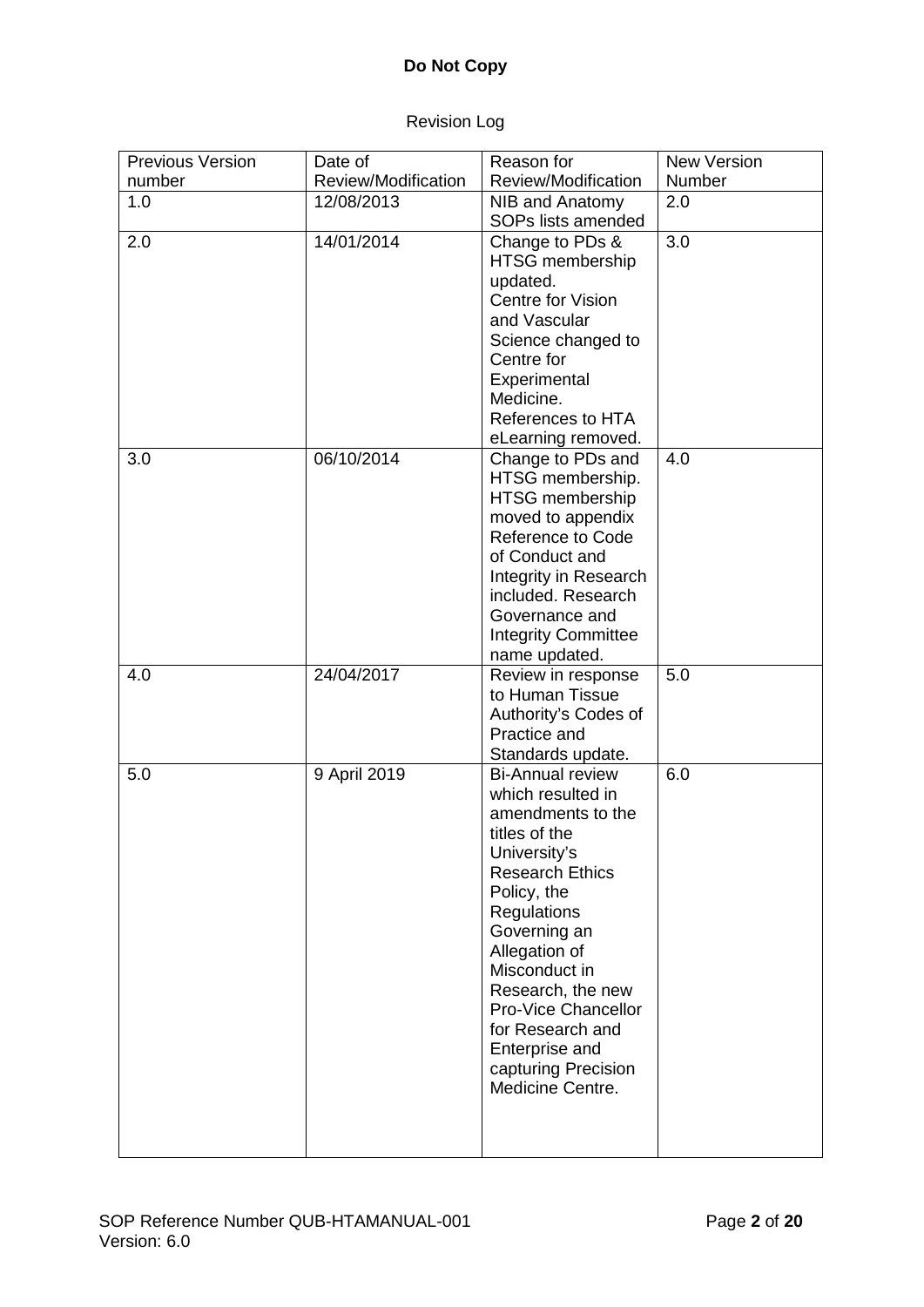# **Contents**

| 1.  | <b>Background</b>                            | 4              |
|-----|----------------------------------------------|----------------|
| 2.  | <b>Regulations and Policies</b>              | 4              |
| 3.  | <b>Responsibilities</b>                      | 5              |
| 4.  | <b>Licences and Organisational Structure</b> | $\overline{7}$ |
| 5.  | <b>University Committee Structure</b>        | 7              |
| 6.  | <b>Standard Operating Procedures</b>         | 10             |
| 7.  | <b>Audit</b>                                 | 11             |
| 8.  | <b>Training</b>                              | 11             |
| 9.  | <b>Corporate Risk Management</b>             | 13             |
| 10. | <b>References</b>                            | 13             |
| 11. | <b>Contacts</b>                              | 15             |
| 12. | <b>Appendices</b>                            | 17             |
| 13. | <b>Figures</b>                               | 18             |

Page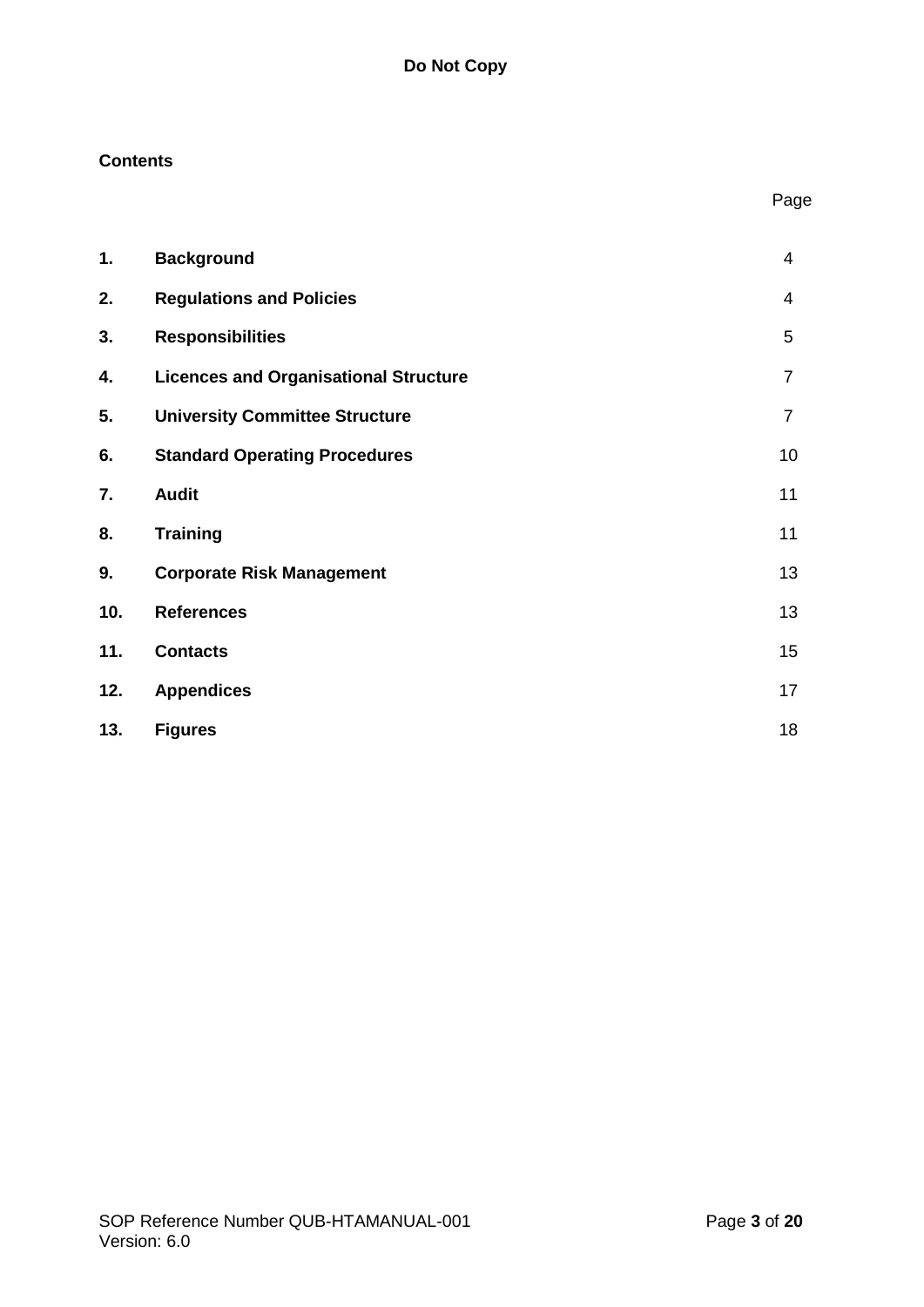### **1. Background**

The Human Tissue Act 2004 (HT Act) came into force on 1 September 2006 and provides a framework for regulation of research involving the removal, storage, use and disposal of human tissue defined as relevant material (ie) material that has come from a human body and consists of, or includes, human cells.

The definition of relevant material and a supplementary list of materials can be found on the Human Tissue Authority's website:

[https://www.hta.gov.uk/policies/list-materials-considered-be-](https://www.hta.gov.uk/policies/list-materials-considered-be-%E2%80%98relevant-material%E2%80%99-under-human-tissue-act-2004) [%E2%80%98relevant-material%E2%80%99-under-human-tissue-act-2004](https://www.hta.gov.uk/policies/list-materials-considered-be-%E2%80%98relevant-material%E2%80%99-under-human-tissue-act-2004)

The Human Tissue Authority (HTA) is the regulatory body which licences establishments storing and using relevant material for 'scheduled purposes' such as research in connection with disorders, or the functioning, of the human body or anatomical examination. The HTA have issued Codes of Practice which detail the standards expected from licenced establishments. These Codes of Practice include:

- (i) Code A: Guiding Principles and the fundamental principle of consent
- (ii) Code B: Post-mortem examination and Standards
- (iii) Code C: Anatomical examination and Standards
- (iv) Code D: Public display and Standards
- (v) Code E: Research and Standards
- (vi) Code F: Donation of solid organs and tissue for transplantation
- (vii) Code G: Donation of Allogenic bone marrow and peripheral blood stem cells for transplantation

Codes of practice can be accessed from the HTA website: [https://www.hta.gov.uk/hta](https://www.hta.gov.uk/hta-codes-practice-and-standards-0)[codes-practice-and-standards-0](https://www.hta.gov.uk/hta-codes-practice-and-standards-0)

Informed consent is the fundamental principle behind the HT Act and must be in place for the removal, storage and use of relevant material for 'scheduled purposes'. Details of 'scheduled purposes' and the differing consent requirements from the living and the deceased can be found here: [http://www.legislation.gov.uk/ukpga/2004/30/schedule/1.](http://www.legislation.gov.uk/ukpga/2004/30/schedule/1)

In order to ensure compliance with licensing requirements the University has developed regulations, policies and Standard Operating Procedures (SOPs). An overview of these and the management of HT Act related activities are provided in this Quality Manual.

#### **2. Regulations and Policies**

The University has established regulations and policies to govern research and maintain the integrity of research carried out under its auspices. The University's HT Act related regulations and policies are:

### **2.1 Regulations for Research Involving Human Participants**

All research involving human participants, their tissue or data, falls within the remit of the Regulations for Research Involving Human Participants. These Regulations provide direction for researchers and detail the processes and procedures required to ensure that: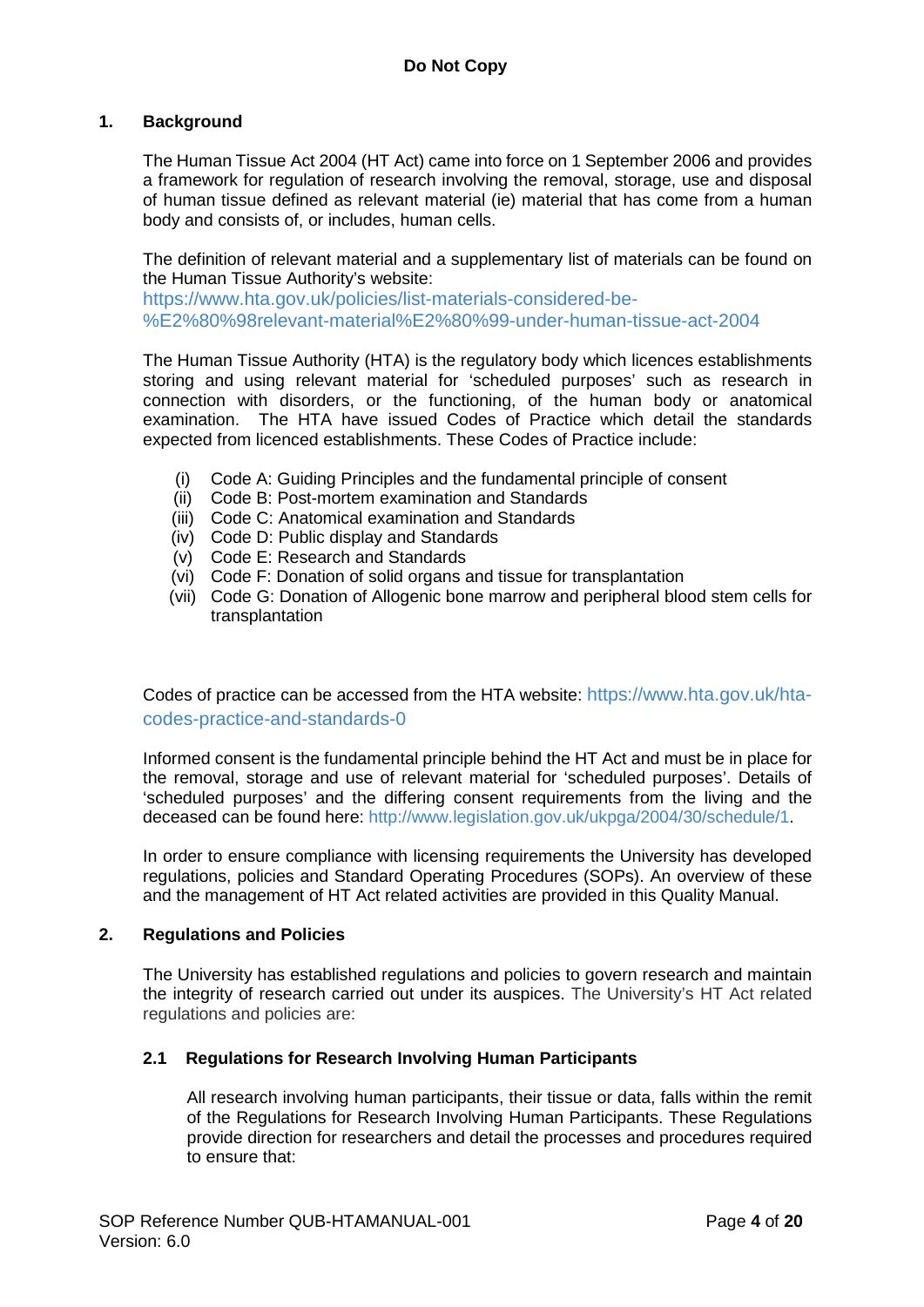- (i) all staff are aware of their responsibilities and the need for appropriate training, eg training on the HT Act 2004, compliance with the University's Policy on the Ethical Approval of Research, training in consent or Good Clinical Practice (GCP) when the HSC sector is involved;
- (ii) the planned research is of a high scientific quality;
- (iii) the researcher has identified and secured the necessary resources to complete the research;
- (iv) all necessary regulatory and ethical approvals are in place;
- (v) appropriate indemnity provision is in place;
- (vi) appropriate monitoring and reporting will take place.

### **2.2 Policy on the Ethical Approval of Research**

The Policy on the Ethical Approval of Research addresses the issues involved in the ethical approval and conduct in research, in particular that involving human participants their tissue or data, animals and the environment. It provides general guidance on the standards expected and the requirements for the ethical approval of research.

### **2.3 Regulations Governing the Allegation and Investigation of Research Misconduct**

The Regulations Governing the Allegation and Investigation of Research Misconduct detail the processes to be followed when an allegation of research misconduct is received.

Within the Anatomy area there is also an Anatomy Code of Conduct which details the standards expected and local policies are in place to govern activities.

### **2.4 Code of Conduct and Integrity in Research**

The Code of Conduct and Integrity in Research addresses the issues involved in the proper conduct of research and provides guidance for staff and students on the standards expected when undertaking research within or on behalf of the University.

### **3. Responsibilities**

### **3.1 Licence Holder**

The University is the Licence Holder for the MBC/BCH, RVH and Anatomy Licences. The Licence Holder's representative is the Pro-Vice-Chancellor for Research and Enterprise. The Licence Holder can make applications to the HTA to vary a licence, including change of Designated Individual (DI). The Licence Holder's representative, or their nominee, fulfils the role of Chair at the Human Tissue Steering Group (HTSG).

### **3.2 Designated Individual**

The DI is ultimately responsible for the implementation of the requirements of the HT Act for their licenced areas. The DI is the person under whose supervision the licenced activity is authorised to be undertaken. The DI has primary (legal) responsibly under section 18 of the HT Act to secure:

- (i) That suitable practices are used in undertaking the licensed activity;
- (ii) That other persons working under the licence are suitable and;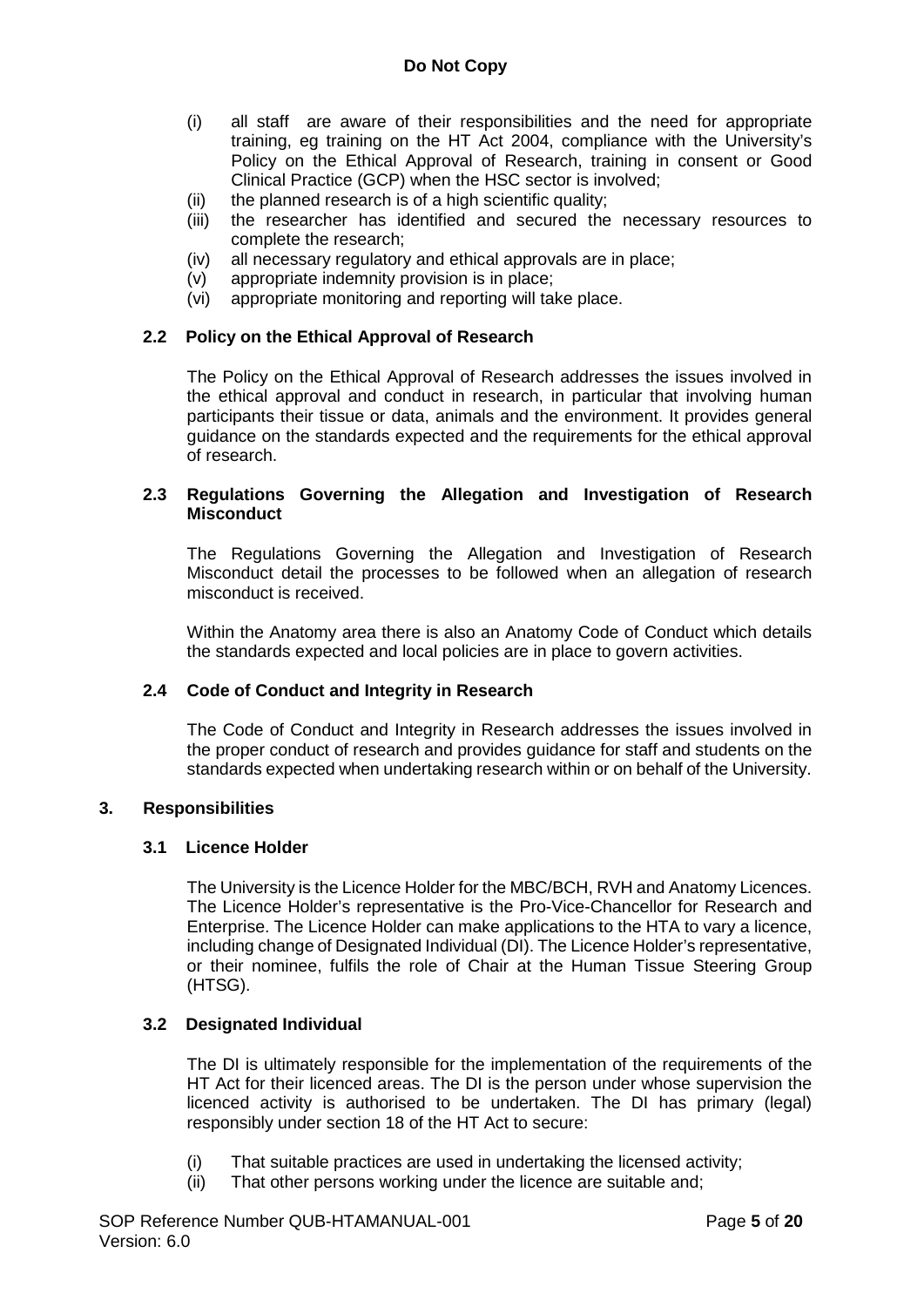(iii) That the conditions of the licence are complied with.

The University has three DIs - Dr Jackie James for the MBC/BCH Research licence (12044), Dr Gareth McKay for the RVH Research Licence (12059) and Dr Samantha Taylor for the Anatomy Licence (12113).

### **3.3 Persons Designated**

PDs are individuals nominated by the DI, and when nominated in a notice to the HTA, are considered to be a person to whom the licence applies (ie a person to whom the authority conferred by the licence extends). PDs support the DI and provide direction and guidance for others in relation to HT Act related actives at a School/Centre level. All PDs must sign a consent form indicating their agreement to undertake the role and the associated responsibilities.

PD responsibilities include:

- (i) Ensuring that all those involved in human tissue related activities are aware of QUB HTA policies and procedures, including consent, tracking, storage, use, transfer and disposal, and the requirement to comply with them;
- (ii) Providing advice on the regulations and requirements for all human tissue related research activity within area of responsibility;
- (iii) Awareness of all those working with human tissue within their area of responsibility and pass on changes in groups/individuals doing research using human tissue to enable regular updating of database;
- (iv) Facilitating the monitoring of compliance with the HT Act, QUB HTA policies and procedures;
- (v) Attendance at Human Tissue Compliance meetings and HTSG to provide knowledge of facilities and working practices within area of responsibility and to ensure relevant information is fed back as required.

#### **3.4 Research Governance**

The Research Governance Team are responsible for control and maintenance of the University policies and procedures, including the Regulations Relating to Research Involving Human Participants, the Policy on the Ethical Approval of Research, and the University's SOPs relating to the HT Act. Other responsibilities include scoping and dissemination of new or revised legislation and good practice, compilation and execution of the annual audit programme, delivery and organisation of HT Act related training, administration of HTSG, maintenance of records and related documentation (master copies of SOPs and MTAs), provision of access to the Human Tissue Register and investigation of allegations of research misconduct, including non-compliance with the HT Act.

### **3.5 Staff and students**

Staff and students who undertake HT Act related activities are responsible for ensuring that all activities are conducted in compliance with the University's regulations and SOPs. These responsibilities include:

- (i) Ensuring that there is appropriate informed consent for the removal, storage and use of the material and that consent was obtained in accordance with the Human Tissue Authority code of practice on Consent;
- (ii) Ensuring that all relevant approvals for the research are in place;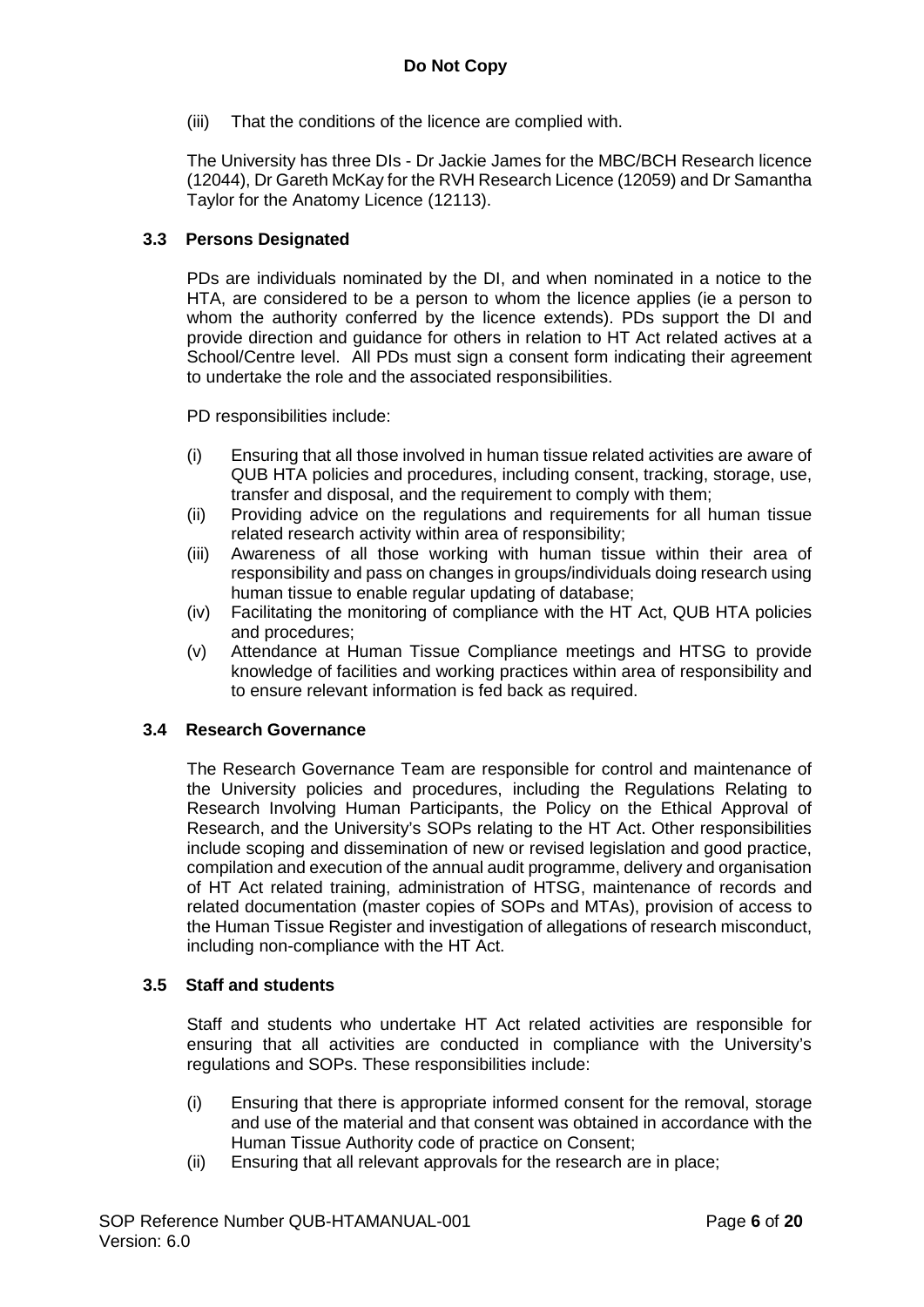- (iii) Attendance at relevant training, including HT Act training and informed consent training as appropriate;
- (iv) Adherence to University policies and procedures including the University's Regulations for Research Involving Human Participants, the Policy on the Ethical Approval of Research and the Code of Conduct and Integrity in Research;
- (v) Making available for audit all sample collections and records relating to material falling within the HT Act;
- (vi) Complying with the HTA Codes of Practice;
- (vii) Appropriately labelling, logging and tracking specimens with details of consent, use and/or storage location in accordance with the relevant SOPs;
- (viii) Transferring relevant material to non-QUB licensed premises under the terms of an appropriate agreement;
- (ix) Maintaining records of imported relevant material;
- (x) Compliance with and documentation of, any specific disposal arrangements that have been requested by consenting donors;
- (xi) Disposing of relevant material appropriately;
- (xii) Storing human tissue (as defined by the HT Act) in suitable secure conditions;
- (xiii) Reporting adverse events promptly to the DI, PD and as appropriate the CI, in accordance with the University procedures.

Details of PDs for each area are provided in figure 1 and in the Contacts section of this manual.

### **4. Licences and Organisation Structure**

The University holds two research licences and one anatomy licence. The licences cover the following areas:

- (i) MBC/BCH Research Licence 12044 (DI Dr Jackie James)
	- Centre for Cancer Research and Cell Biology
	- Centre for Experimental Medicine
	- School of Pharmacy
	- David Keir Building
	- School of Biological Sciences
- (ii) RVH Research Licence 12059 (DI Dr Gareth McKay)
	- Centre for Public Health
- (iii) Anatomy Licence 12113 (DI Dr Samantha Taylor)
	- Anatomy licenced area, Centre for Biomedical Sciences Education

Figure 1 provides an overview of the licencing structure.

#### **5. University Committee Structure**

The reporting structure for University Committees is provided in Figure 2 - Overview of University Committee Structure. The roles of the relevant committees are summarised below.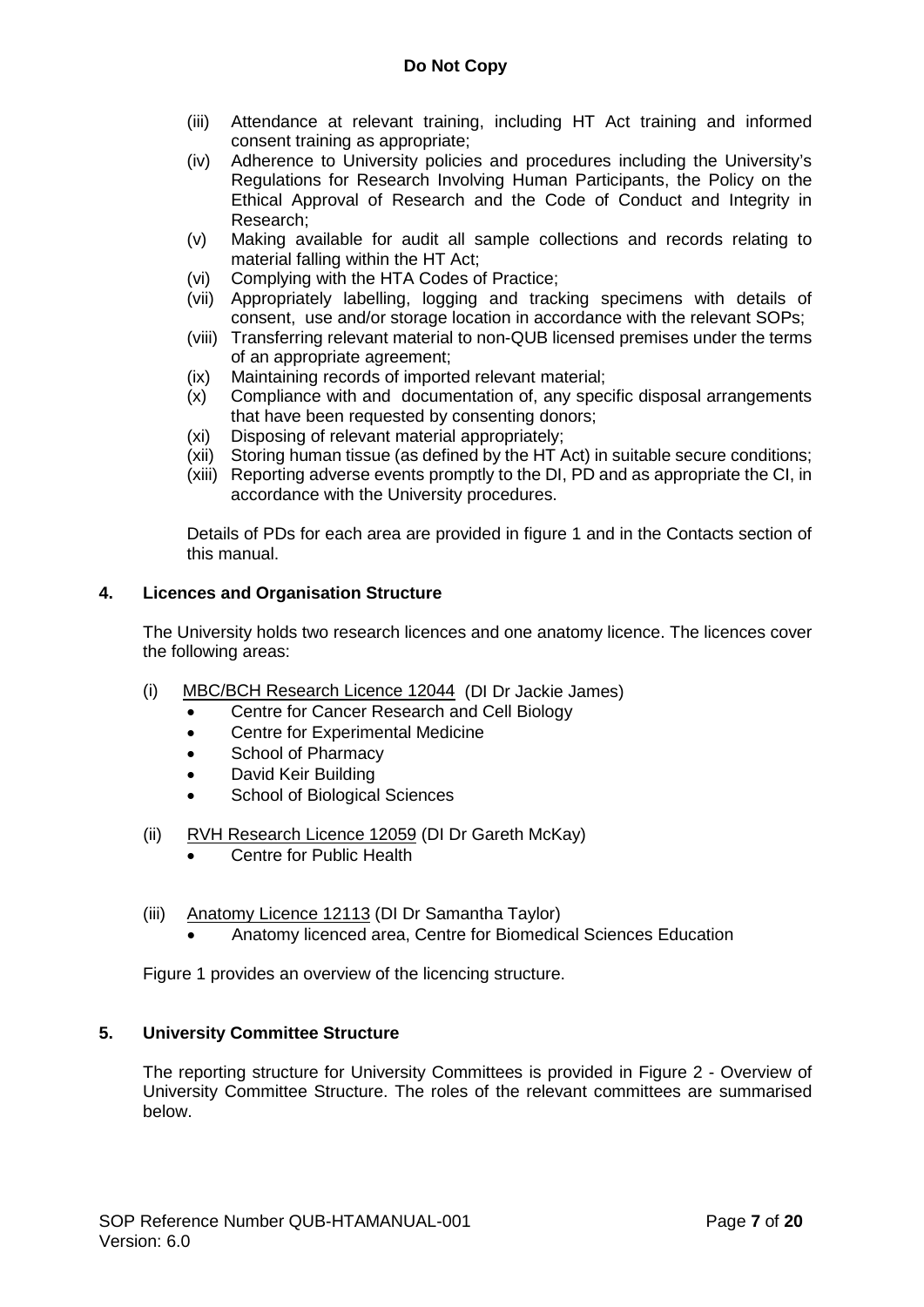### **5.1 Senate**

The governing body of the University is Senate which is responsible for the on-going strategic direction of the University, the management and administration of its revenue and property and the general conduct of its affairs.

### **5.2 Academic Council**

The primary academic body of the University is Academic Council, which is responsible for the control of internal academic affairs and arrangements for teaching and research.

### **5.3 Research and Postgraduate Committee**

The Research and Postgraduate Committee is responsible for promoting and encouraging high quality research in the University. The Committee advises Academic Council on the development and implementation of the University's research strategy. Research Governance and Integrity Committee (RGIC) reports to Research and Postgraduate Committee.

### **5.4 Health and Safety Management Group**

The Health and Safety Management Group is responsible for making recommendations to the University on policy and strategy relating to management of health and safety.

### **5.5 Risk Management Committee**

The purpose of this Committee is to oversee risk management arrangements within the University, ensuring that programmes and procedures are undertaken in such a manner as to minimise the exposure of the University to unacceptable levels of risk

### **5.6 Biological and Infectious Agents Advisory Committee**

This Committee provides specialist advice and guidance on the use of genetically modified organisms and infectious agents at work. It make recommendations to the Health and Safety Management Group on policy and arrangements required under current or proposed biological Health and Safety regulations, Approved Codes of Practice and Guidance.

#### **5.7 Research Governance and Integrity Committee**

The RGIC is responsible for ensuring that the University complies with the requirements of the UK Policy Framework for Health and Social Care Research (2018), the Medicines for Human Use (Clinical Trials) Regulations 2004 and the Human Tissue Act 2004 and other associated legislation/guidelines. The HTSG reports to RGIC.

#### **5.8 University Research Ethics Committee**

UREC is responsible for developing, implementing and updating the University policies and procedures relating to the ethical approval of research and ensuring that these are reflective of the national regulatory framework.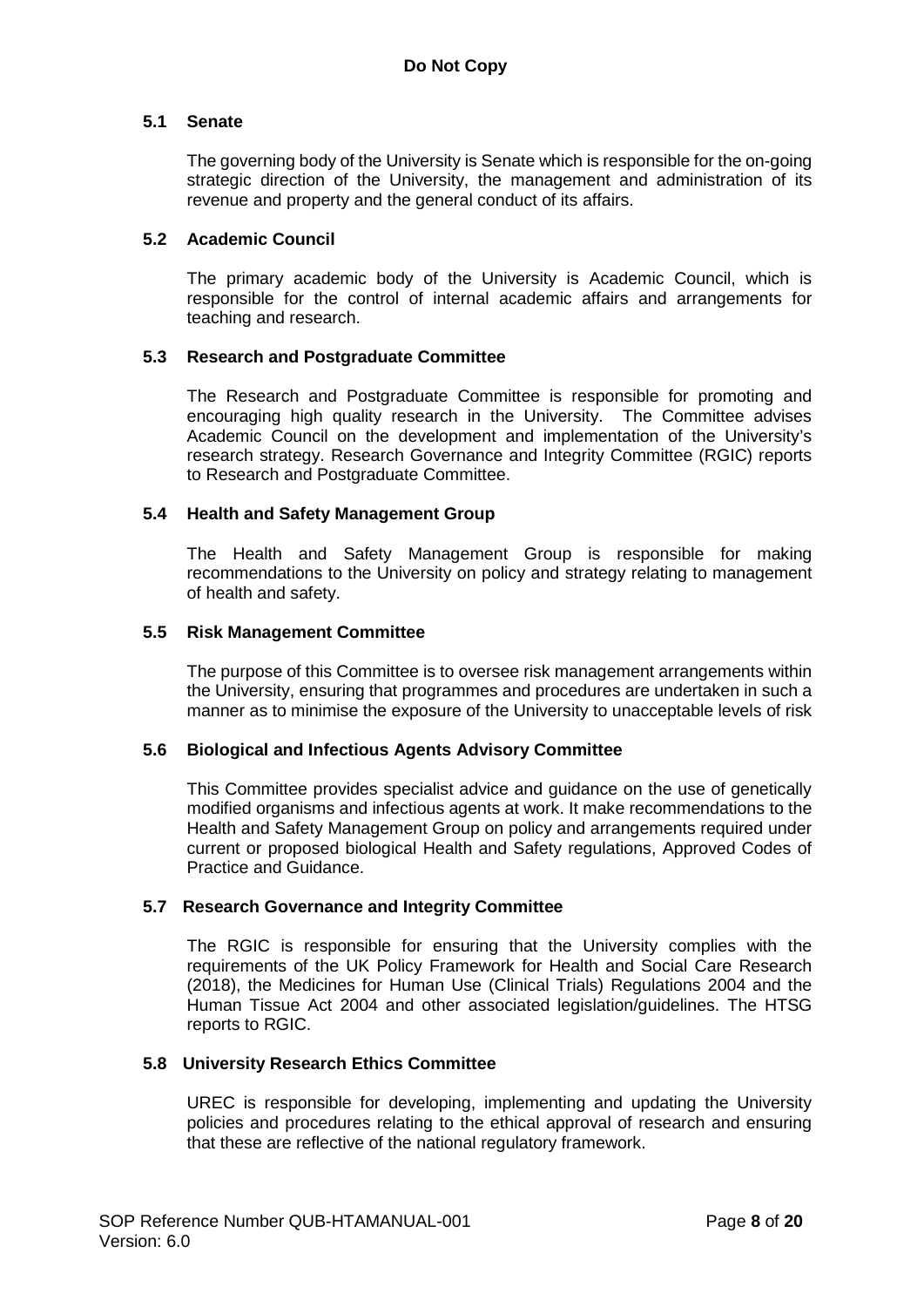### **5.9 Human Tissue Steering Group**

The HTSG is responsible for the implementation of the requirements of the HT Act at QUB. It has a duty to provide guidance to University staff to ensure compliance with the Act, HTA Codes of Practice and applicable Directives and Legislation governing the procurement, transfer, use, storage or disposal of human tissue. The HTSG is chaired by the Licence Holder's named representative, or their nominee, and consists of DIs, PDs and members of the Research Governance Team. HTSG membership is detailed in Appendix 1.

Terms of Reference:

The HTSG is tasked with:

- (i) the co-ordination and implementation of the requirements of the HT Act at QUB
- (ii) the development and implementation of policies, systems and procedures to ensure QUB conducts its business in accordance with the HT Act and HTA Codes of Practice
- (iii) responding to, analysis, development and making necessary changes to QUB policy, systems and procedures, further to new and/or amended legislation that impact on the implementation of the requirements of HT Act at QUB
- (iv) ensuring that staff (including holders of honorary contracts) are appropriately trained to work in accordance with the provisions of the HT Act and that any update training is provided as and when required
- (v) providing guidance on operating procedures and any related risks to ensure compliance with the HT Act
- (vi) the dissemination of relevant HT Act information to staff
- (vii) liaising with NHS Trust partners to enhance collaboration and the sharing of procedures
- (viii) supporting the DIs and PDs in the execution of their duties
- (ix) providing council to the RGIC in relation to any developments and recommending implementation measures to ensure that the University is compliant with the HT Act
- (x) drafting any policies and regulations to be considered by the RGIC and providing regular reports to the RGIC

### **6. Standard Operating Procedures**

The University has developed SOPs which detail the procedures that must be followed for HT Act related activities. The SOPs should be read in conjunction with the relevant HTA Code of Practice.

The Precision Medicine Centre (PMC) is a collaborative arrangement between the Belfast Health and Social Care Trust (BHSCT) and the University. The laboratory operates two core interconnected sections Genomics and Tissue Hybridization and Digital Pathology The PMC works in partnership with the Northern Ireland Biobank (NIB) and both the PMC and NIB have their own suite of SOPs.

### **6.1 Research SOPs**

For the MBC/BCH and RVH research licences (excluding the PMC and NIB) the following SOPs apply:

(i) Informed Consent for Research (QUB-ADRE-004)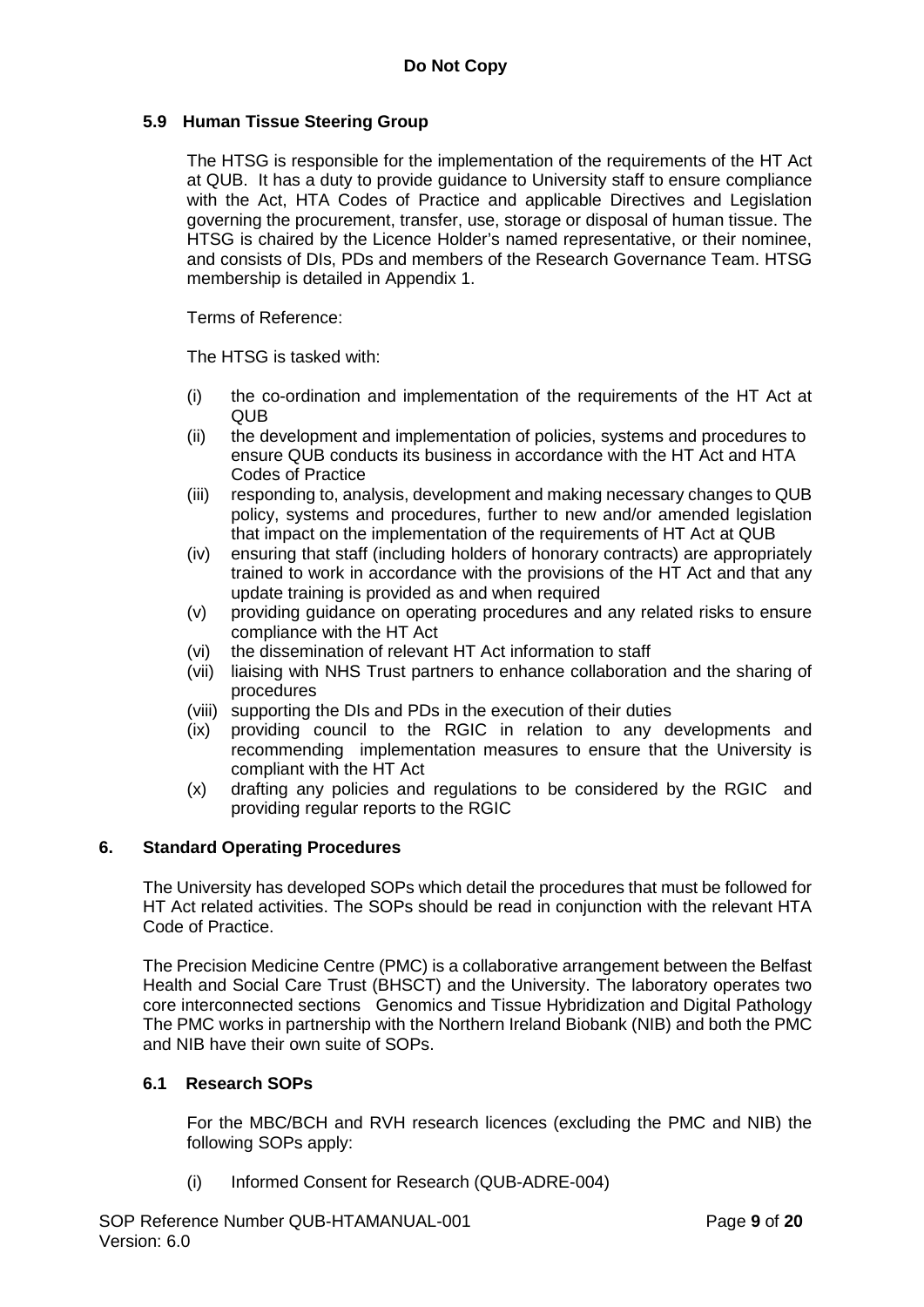- (ii) Receipt, Labelling, Tracking and Storage of Human Tissue (QUB-HTA-001)
- (iii) Disposal of Human Tissue (QUB-HTA-002)
- (iv) Internal Audit of Human Tissue Authority Licenced Premises, Facilities and Equipment (QUB-HTA-003)
- (v) Recording HTA Related Adverse Events (QUB-HTA-004)
- (vi) Assessment of Risk to Personnel for the Handling of Human Tissue (QUB-HTA-005)
- (vii) Assessment of Risk to Human Tissue (QUB-HTA-006)
- (viii) Transfer and Export of Relevant Material (QUB-HTA-007)
- (ix) Import of Relevant Material (QUB-HTA-008)
- (x) Transportation of Human Tissue (QUB-HTA-009)
- (xi) Withdrawal of Consent Human Tissue (QUB-HTA-010)
- (xii) Complaints from Research Participants (QUB-ADRE-0024)
- (xiii) Research Governance Audit (QUB-ADRE-018)

The most up to date version of the above SOPs can be found on the University's Research Governance website:

#### <http://www.qub.ac.uk/Research/Governance-ethics-and-integrity/Human-tissue/>

These SOPs are considered to be controlled documents and staff and students must check the Research Governance website to ensure they are using the most up to date versions. Master copies of the University's Research SOPs are maintained within the Research Governance Office. SOPs are reviewed by the HTSG every two years or more frequently if required due to changes in legislation or practice.

Other research related SOPs are also available on the Research Governance website for reference.

Local SOPs have been developed for certain areas where required. Local SOPs are based on the principles outlined in the University SOPs but have been detailed to suit local practices.

The most up to date version of the NIB SOPs can be found on the NIB website [\(http://www.nibiobank.org/\)](http://www.nibiobank.org/). The SOPs are controlled documents. Master copies of these NIB SOPs are held by the NIB administrator and are reviewed by the senior staff of the NIB every two years. SOPs relating to the Precision Medicine Centre are accessed via the PMC.

### **6.2 Anatomy SOPs**

Authorised copies of Anatomy SOPs are found in the following areas –

- (i) Anatomy General Office;
- (ii) Mortuary Room 0B/300, Medical Biology Centre;
- (iii) Dissecting Room preparation area Room 01/314, Medical Biology Centre;
- (iv) Research Governance 63 University Road.

Master copies of the University's Anatomy SOPs are maintained by the Anatomy DI.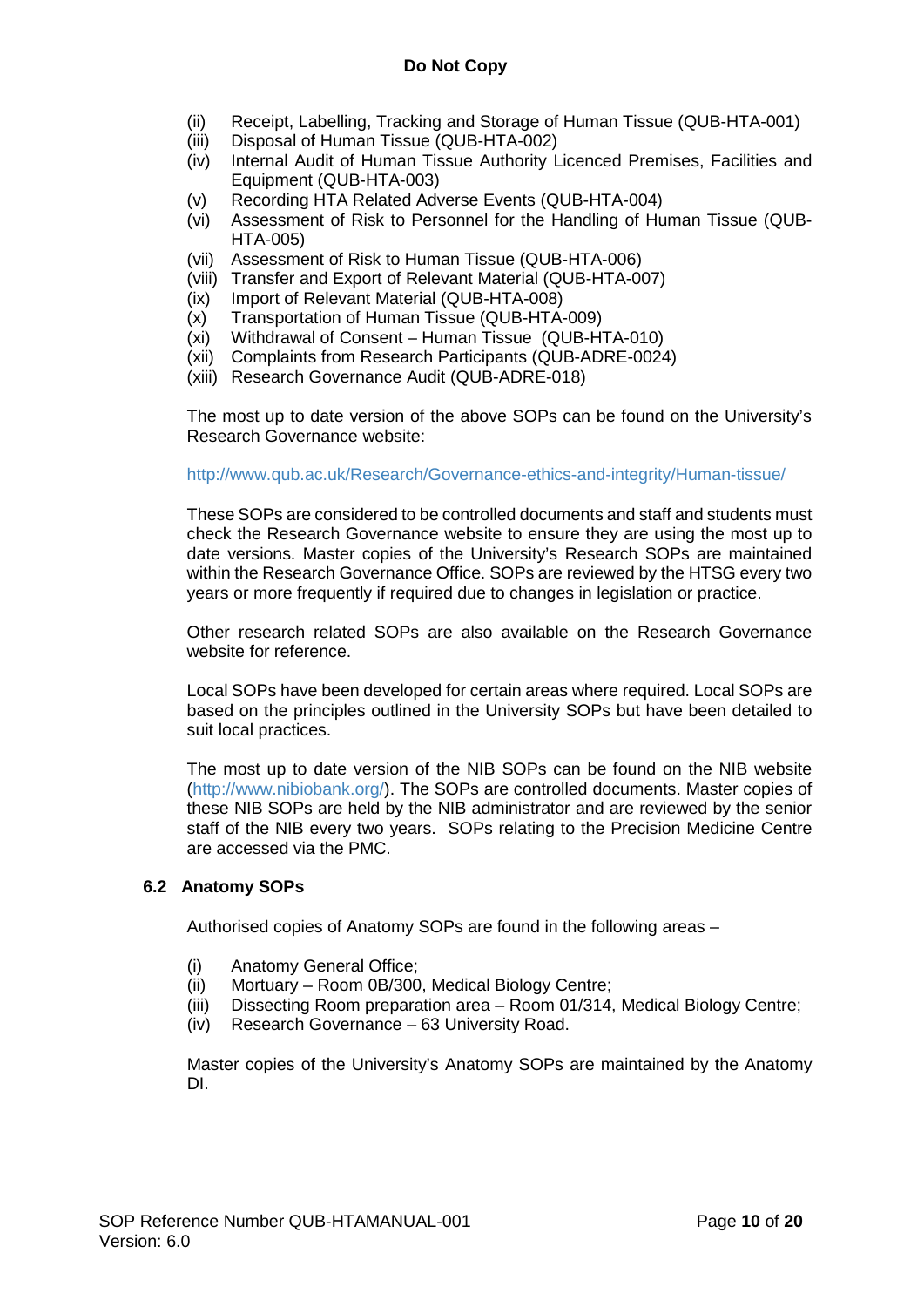### **7. Audit**

### **7.1 Research Studies**

Audits of research studies outside the PMC and NIB are undertaken regularly to provide assurance to the University on compliance with the HT Act requirements and assist researchers in meeting the expected standards. Various approaches are taken to examine HTA compliance from different perspectives. This includes the interrogation of the Queen's Online (QOL) Tissue Register as the source data to select at random 10% of each area's studies for audit, or the review of compliance with Material Transfer Agreements. The methodology and annual audit plan is reviewed and ratified by the HTSG. In addition, the Research Governance Team and/or Director of Research and Enterprise reserve the right to undertake a targeted audit, if they have suspicion of non-compliance to legislation, or when monitoring reports provide information of concern. Audits will be conducted in accordance with the SOP Research Governance Audit (QUB-ADRE-018).

The PMC and the NIB implement their own audit programme which includes the NHS Molecular Diagnostic Service.

### **7.2 Anatomy**

An audit of the Anatomy licenced area is undertaken on an annual basis. A random sample of records, donors and retained specimens are audited to ensure the required documentation is available, accurately completed and that donors and specimens are appropriately tagged to ensure traceability.

### **7.3 Research and Anatomy Licenced Premises**

The internal audit of premises is undertaken to provide assurances to the University that the premises, facilities and related equipment are fit for purpose and comply with the licensing standards required by the HTA. All HTA licenced premises will be audited every three years or more frequently if requested by a DI or PD. The Research Governance Team accompanied by the area PD and/or the DI conduct the internal audit of HTA licenced premises, facilities and related equipment. A PD from another area will be invited to take part on the audit process to enhance shared learning. Audits will be conducted in accordance with the HTA SOP Internal Audit of Human Tissue Authority Licensed Premises, Facilities and Equipment (QUB-HTA-003).

#### **8. Training**

The University expects that all individuals involved in HT Act related activities will be appropriately trained.

#### **8.1 Designated Individuals**

All DIs must be appropriately experienced and qualified for the role.

#### **8.2 Persons Designated**

PDs must have completed HT Act training, either through completion of accredited HTA training, attendance at the University's HT Act training or completion of the MRC e-learning 'Research and human tissue legislation' course.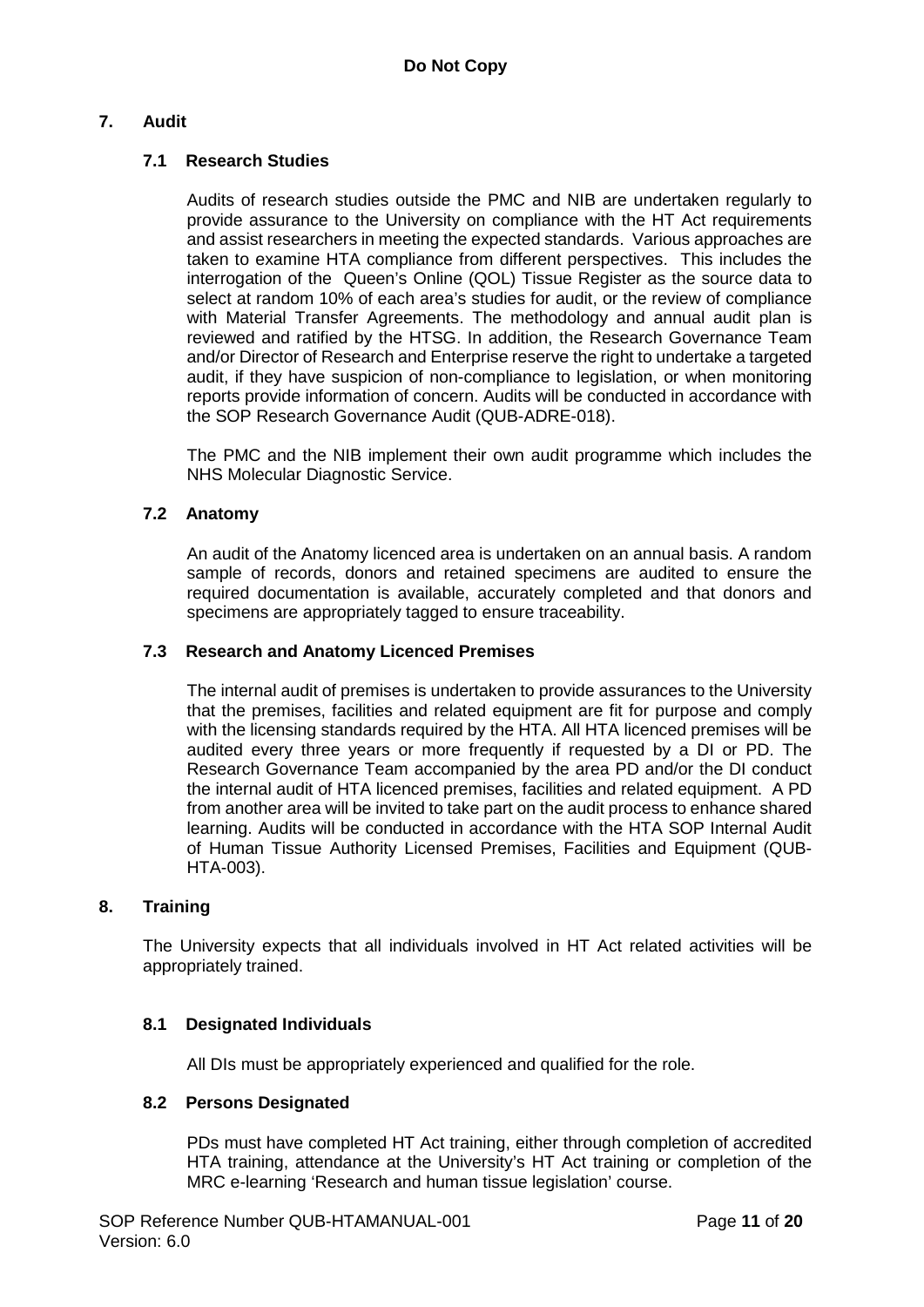The MRC e-learning 'Research and human tissue legislation' course can be accessed via the link below:

<http://www.byglearning.co.uk/mrcrsc-lms/course/category.php?id=1>

### **8.3 Research Governance**

Members of the Research Governance Team must have completed HT Act training, either through completion of accredited HTA training, attendance at the University's HT Act training or completion of the MRC e-learning 'Research and Human Tissue Legislation' course.

### **8.4 Research Staff and Students**

Attendance at HT Act training is mandatory for all staff and students working with relevant material, and refresher training will be required every three years. The University delivers HT Act training to staff and students involved in HT Act related research and maintains a central register of all those who have attended this training**.** Certificates are issued to those who have attended. The Research Governance Team are responsible for the provision of the HT Act training and a minimum of 10 sessions during term-time are scheduled per year. Additional training sessions are provided as and when required. As part of the induction for postgraduate students in the School of Medicine, Dentistry and Biomedical Sciences the DI of the relevant licenced area provides an overview of the HT Act and the associated requirements.

Research Governance also arranges relevant courses relating to informed consent and co-ordinates access to the Good Clinical Practice (GCP) e-Learning tool, which contains a module on the informed consent process. Records of GCP completion are maintained by the Research Governance Team.

Other training courses available include:

- Research Ethics for University Staff;
- MRC e-learning 'Research and human tissue legislation'.

The University has a number of Health and Safety training courses which are organised by the Staff Training and Development Unit. [http://www.qub.ac.uk/sites/stdp/SubCategory/?sub\\_cat=Health%20and%20Safety.](http://www.qub.ac.uk/sites/stdp/SubCategory/?sub_cat=Health%20and%20Safety)

Although Research Governance maintain a central register of all those who attend the University's HT Act training, staff and students are advised to also retain a personal training log.

### **8.5 Anatomy Staff and Students**

Training sessions on the legislative aspects of the Anatomy Licensed Area are provided by the DI to demonstrators and clinical demonstrators who will be supporting teaching within the dissecting room areas.

All registered students attending classes within the dissecting rooms, receive an induction into the Anatomy Licensed Area, at the beginning of the relevant module. This induction is led by the DI or by PDs, and covers the dedicated Anatomy Dissecting Room Code of Practice for the area. Medical and dental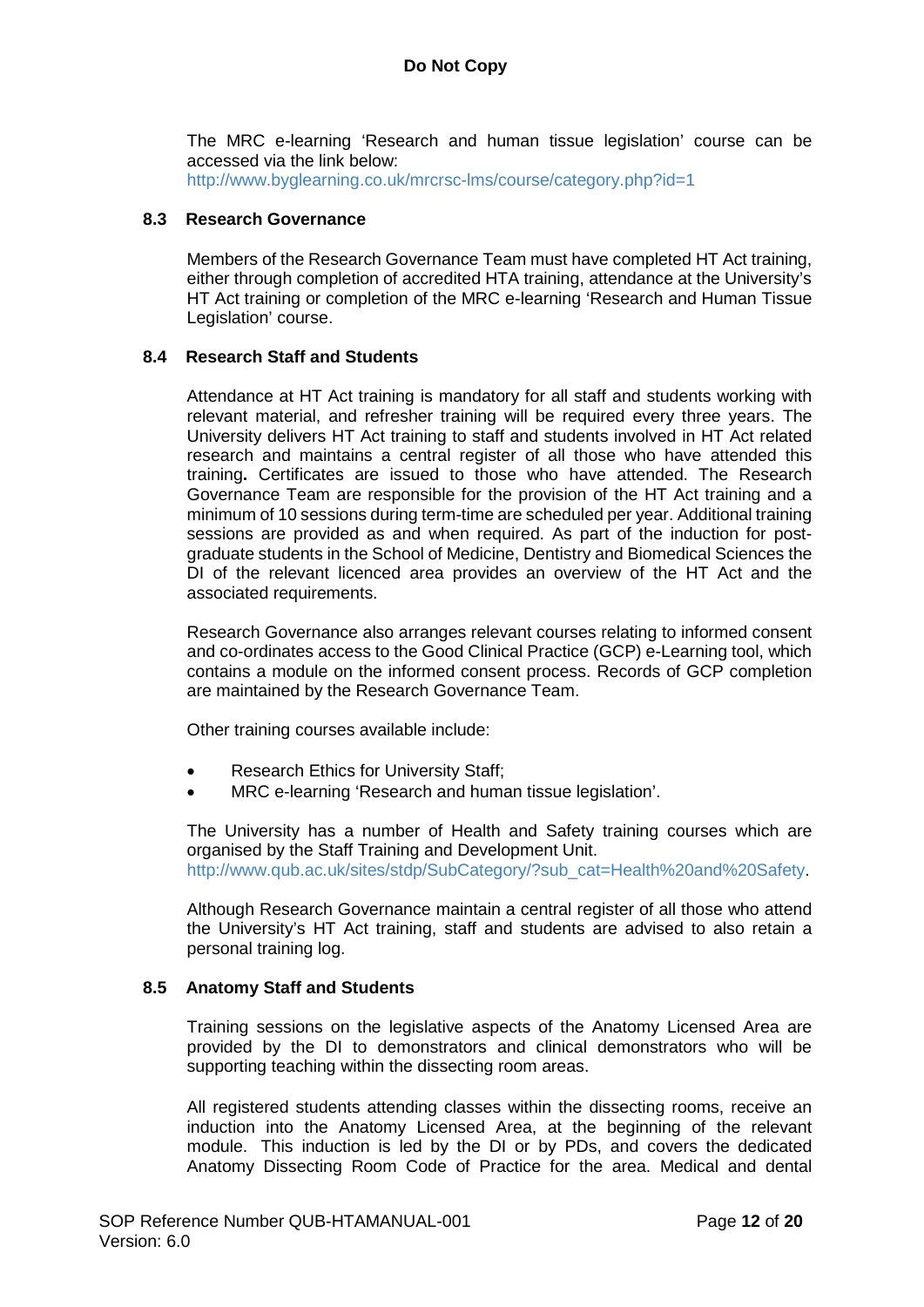students are also required to sign an agreement indicating that they will comply with the requirements of HT Act.

### **9. Corporate Risk Management**

The University has a corporate risk plan for potential serious breaches of the HT Act. The corporate risk plan details the escalation process, current control measures, additional actions for improving the management of the risk and assurance mechanisms for the University. The corporate risk plan is reviewed on a bi-annual basis and considered by the University's Risk Management Committee. Each School/Centre also has a Business Continuity Plan in place which outlines the risk for human tissue holdings.

### **10. References**

Code A: Guiding Principles and the fundamental principle of consent <https://www.hta.gov.uk/hta-codes-practice-and-standards-0> (last accessed April 2019)

Code B: Post-mortem examination and Standards <https://www.hta.gov.uk/hta-codes-practice-and-standards-0> (last accessed April 2019)

Code C: Anatomical examination and Standards <https://www.hta.gov.uk/hta-codes-practice-and-standards-0> (last accessed April 2019)

Code D: Public display and Standards <https://www.hta.gov.uk/hta-codes-practice-and-standards-0> (last accessed April 2019)

Code E: Research and Standards <https://www.hta.gov.uk/hta-codes-practice-and-standards-0> (last accessed April 2019)

Code F: Donation of solid organs and tissue for transplantation <https://www.hta.gov.uk/hta-codes-practice-and-standards-0> (last accessed April 2019)

Code G: Donation of Allogenic bone marrow and peripheral blood stem cells for transplantation

<https://www.hta.gov.uk/hta-codes-practice-and-standards-0> (last accessed April 2019)

Human Tissue Authority definition of relevant material [https://www.hta.gov.uk/policies/list](https://www.hta.gov.uk/policies/list-materials-considered-be-%E2%80%98relevant-material%E2%80%99-under-human-tissue-act-2004)[materials-considered-be-%E2%80%98relevant-material%E2%80%99-under-human](https://www.hta.gov.uk/policies/list-materials-considered-be-%E2%80%98relevant-material%E2%80%99-under-human-tissue-act-2004)[tissue-act-2004](https://www.hta.gov.uk/policies/list-materials-considered-be-%E2%80%98relevant-material%E2%80%99-under-human-tissue-act-2004) (last accessed April 2019)

Regulations Relating to Research Involving Human Participants

[http://www.qub.ac.uk/Research/Governance-ethics-and-integrity/Policies](http://www.qub.ac.uk/Research/Governance-ethics-and-integrity/Policies-procedures-and-guidelines/)[procedures-and-guidelines/](http://www.qub.ac.uk/Research/Governance-ethics-and-integrity/Policies-procedures-and-guidelines/) (last accessed April 2019)

### Policy on the Ethical Approval of Research

[http://www.qub.ac.uk/Research/Governance-ethics-and-integrity/Policies](http://www.qub.ac.uk/Research/Governance-ethics-and-integrity/Policies-procedures-and-guidelines/)[procedures-and-guidelines/](http://www.qub.ac.uk/Research/Governance-ethics-and-integrity/Policies-procedures-and-guidelines/) (last accessed April 2019)

Code of Conduct and Integrity in Research

[http://www.qub.ac.uk/Research/Governance-ethics-and-integrity/Policies](http://www.qub.ac.uk/Research/Governance-ethics-and-integrity/Policies-procedures-and-guidelines/)[procedures-and-guidelines/](http://www.qub.ac.uk/Research/Governance-ethics-and-integrity/Policies-procedures-and-guidelines/) (last accessed April 2019)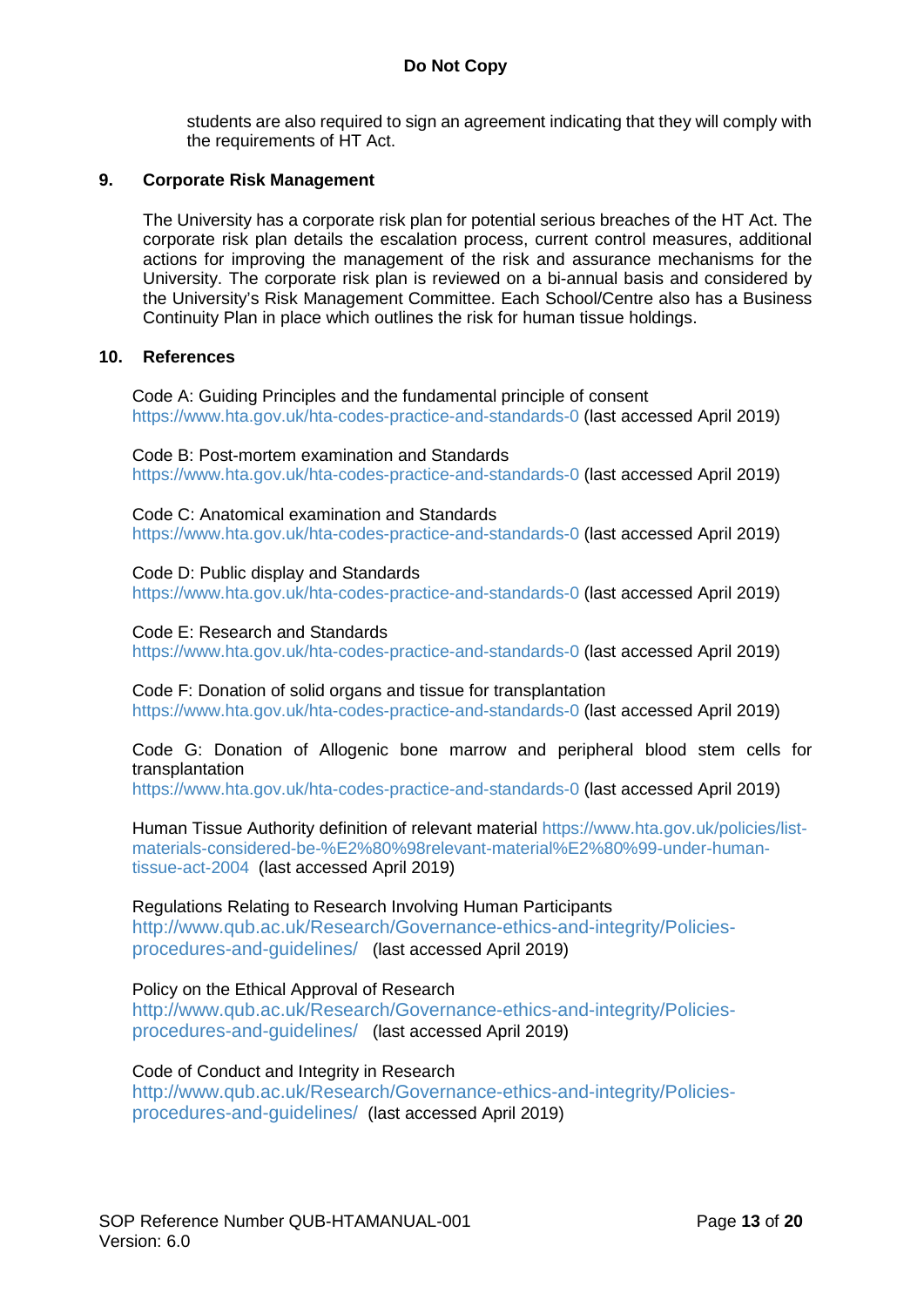### Queen's University Belfast HTA SOPs

<http://www.qub.ac.uk/Research/Governance-ethics-and-integrity/Human-tissue/> (last accessed April 2019)

### QUB Research Governance

<http://www.qub.ac.uk/Research/Governance-ethics-and-integrity/> (last accessed April 2019)

### QUB Health and Safety Services

<https://www.qub.ac.uk/directorates/EstatesDirectorate/UniversitySafetyService/> (last accessed April 2019)

### QUB University Committees

[http://www.qub.ac.uk/Discover/About-Queens/Leadership-and](http://www.qub.ac.uk/Discover/About-Queens/Leadership-and-structure/Registrars-Office/University-Governance/Directory-of-Committees/)[structure/Registrars-Office/University-Governance/Directory-of-Committees/](http://www.qub.ac.uk/Discover/About-Queens/Leadership-and-structure/Registrars-Office/University-Governance/Directory-of-Committees/) (last accessed April 2019)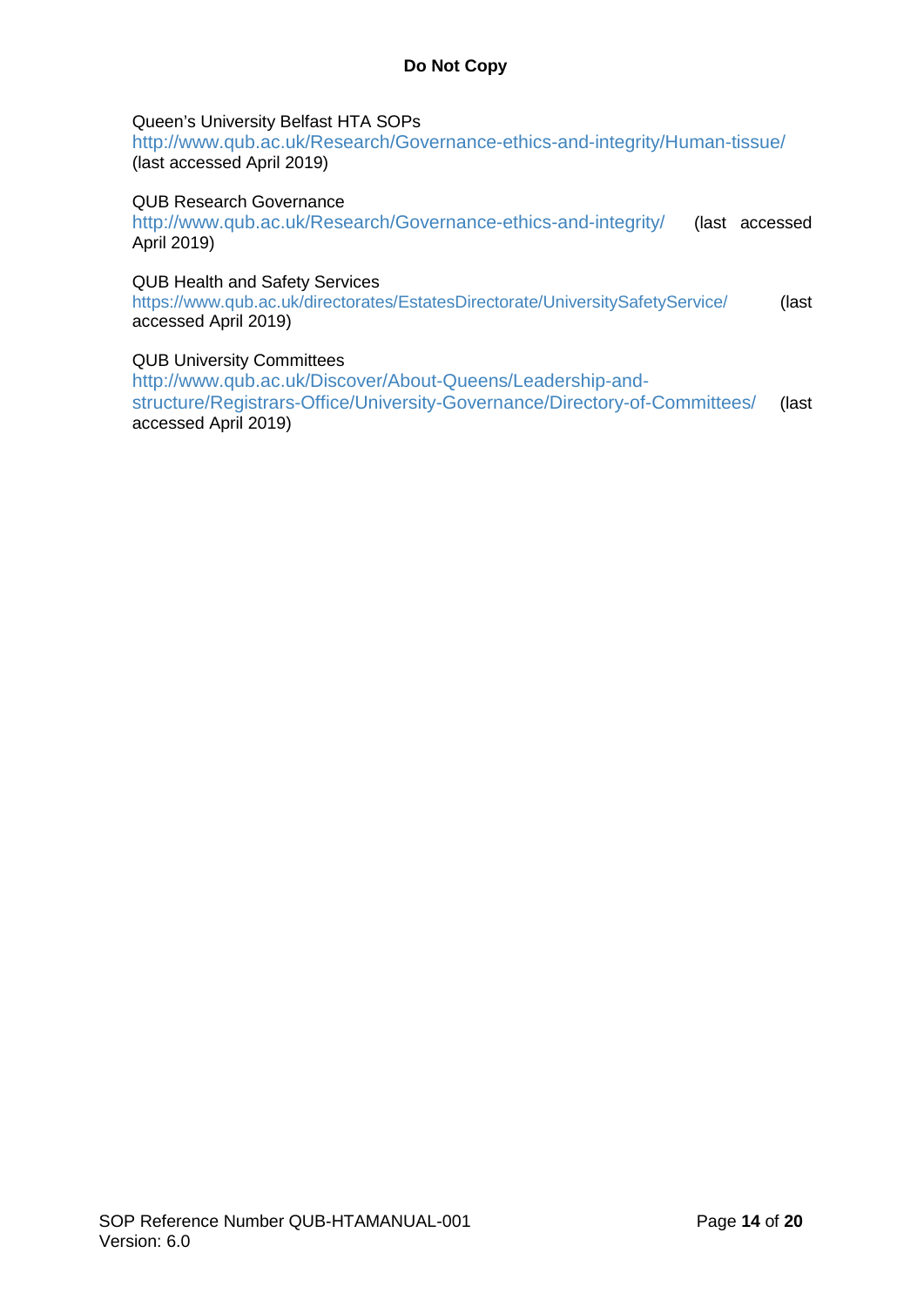### **11. Contacts**

### **11.1 MBC BCH Licence**

| <b>Designated Individual (DI)</b> |                                                                            |                   |                          |  |
|-----------------------------------|----------------------------------------------------------------------------|-------------------|--------------------------|--|
| Dr Jackie<br>James                | DI MBC/BCH                                                                 | 0289097<br>5781   | j.james@qub.ac.uk        |  |
|                                   | <b>Persons Designated (PD)</b>                                             |                   |                          |  |
| <b>Prof Michael</b><br>Tunney     | PD Pharmacy                                                                | 0289097<br>2705   | m.tunney@qub.ac.uk       |  |
| Dr Brian Green                    | PD Biological Sciences                                                     | 0289097<br>6541   | b.green@qub.ac.uk        |  |
| Dr Fionnuala<br>Lundy             | PD Centre for<br><b>Experimental Medicine</b><br>(CEM)                     | 0289097<br>5797   | f.lundy@qub.ac.uk        |  |
| Dr Lorcan<br>McGarvey             | PD Centre for<br><b>Experimental Medicine</b><br>(CEM)                     | 0289097<br>2699   | l.mcgarvey@qub.ac.uk     |  |
| Dr Kostas<br>Papageorgiou         | PD School of Psychology                                                    | 028 90 97<br>5653 | K.Papageorgiou@qub.ac.uk |  |
| <b>Dr Chris</b><br>Watson         | PD Centre for<br><b>Experimental Medicine</b><br>(CEM)                     | 0289097<br>6478   | chris.watson@qub.ac.uk   |  |
| Dr Mei Chen                       | PD Centre for<br><b>Experimental Medicine</b><br>(CEM)                     | 0289063<br>2629   | m.chen@qub.ac.uk         |  |
| Dr Claire Lewis                   | <b>PD CCRCB /NIB</b>                                                       | 0289097<br>2804   | claire.lewis@qub.ac.uk   |  |
| Dr Kienan<br>Savage               | <b>PD Centre for Cancer</b><br><b>Research and Cell Biology</b><br>(CCRCB) | 0289097<br>2934   | k.savage@qub.ac.uk       |  |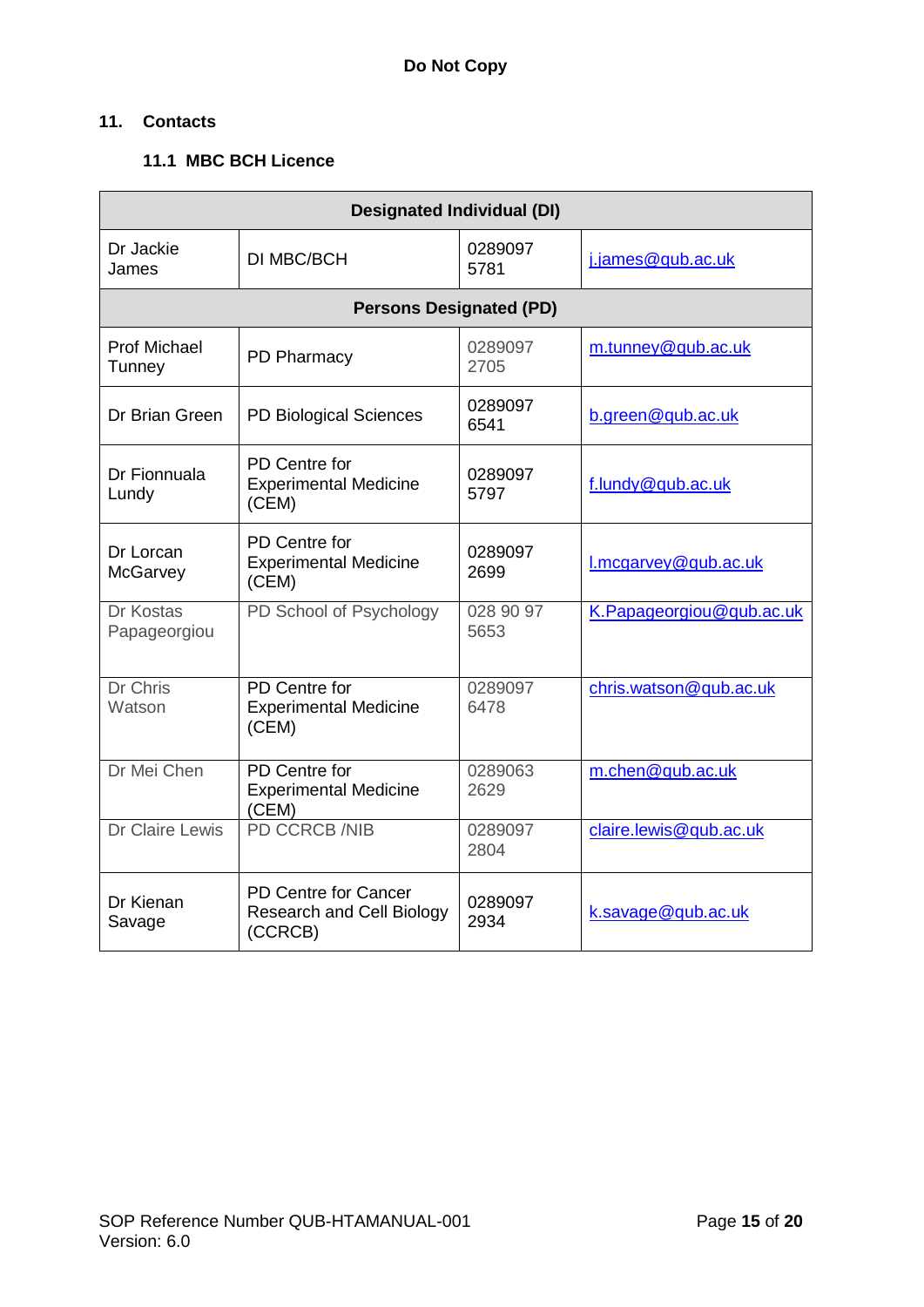### **11.2 RVH Licence**

| <b>Designated Individual (DI)</b> |                                                |                 |                     |  |
|-----------------------------------|------------------------------------------------|-----------------|---------------------|--|
| Dr Gareth<br>McKay                | DI RVH                                         | 0289097<br>8958 | g.j.mckay@qub.ac.uk |  |
| <b>Persons Designated (PD)</b>    |                                                |                 |                     |  |
| Dr Charlotte<br><b>Neville</b>    | PD Centre for<br><b>Public Health</b><br>(CPH) | 0289097<br>6454 | c.neville@qub.ac.uk |  |

# **11.3 Anatomy Licence**

| <b>Designated Individual (DI)</b> |                                        |                                |                             |
|-----------------------------------|----------------------------------------|--------------------------------|-----------------------------|
| Dr Samantha<br>Taylor             | DI Anatomy                             | 028 9097<br>2143               | s.j.taylor@qub.ac.uk        |
|                                   |                                        | <b>Persons Designated (PD)</b> |                             |
| Mr Frnie<br>Murray                | PD Anatomy                             | 028 9097<br>2058               | te.murray@qub.ac.uk         |
| Ms Ali Allen                      | PD Anatomy                             | 028 9097<br>2142               | am.allen@qub.ac.uk          |
| Dr Declan<br>McLaughlin           | PD Anatomy                             | 028 9097<br>2482               | declan.mclaughlin@qub.ac.uk |
| Dr Abdul Al-<br>Modhefer          | PD Anatomy                             | 028 9097<br>2138               | a.al-modhefer@qub.ac.uk     |
| <b>Bequeathal Secretary</b>       |                                        |                                |                             |
| Mrs Sharon<br><b>Beattie</b>      | <b>Bequeathal Secretary</b><br>Anatomy | 028 9097<br>2122               | s.beattie@qub.ac.uk         |

### **12.4 Research Governance**

| <b>Research Governance</b> |                                |              |                      |  |
|----------------------------|--------------------------------|--------------|----------------------|--|
| Mrs Louise<br>Dunlop       | Head of Research<br>Governance | 0289097 2572 | l.h.dunlop@qub.ac.uk |  |
| Dr Paula Tighe             | <b>Research Governance</b>     | 0289097 3861 | p.tighe@qub.ac.uk    |  |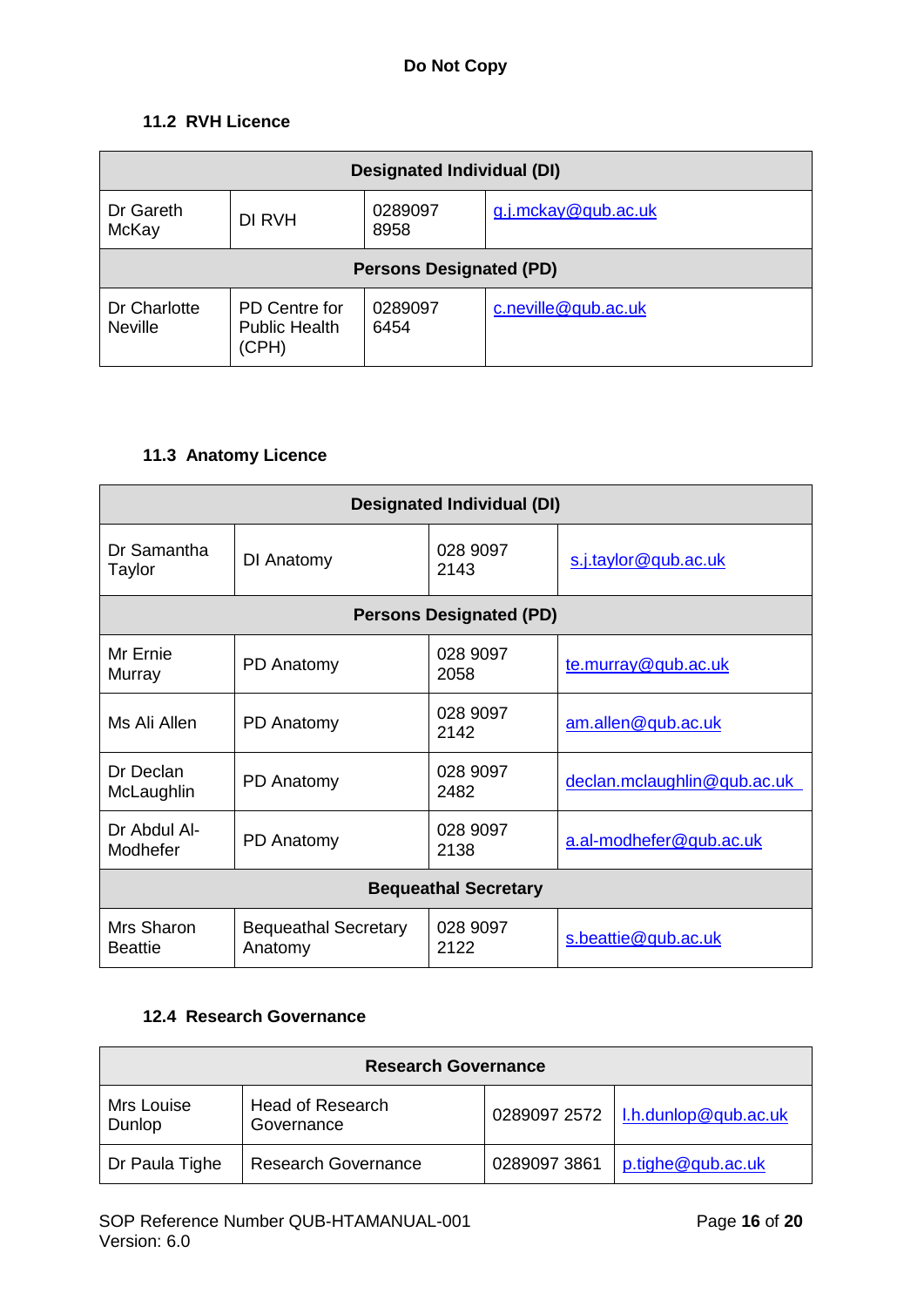| Miss Kathryn<br>Tavlor | <b>Research Governance</b> |  | 0289097 2529   $k.taylor@qub.ac.uk$ |
|------------------------|----------------------------|--|-------------------------------------|
|------------------------|----------------------------|--|-------------------------------------|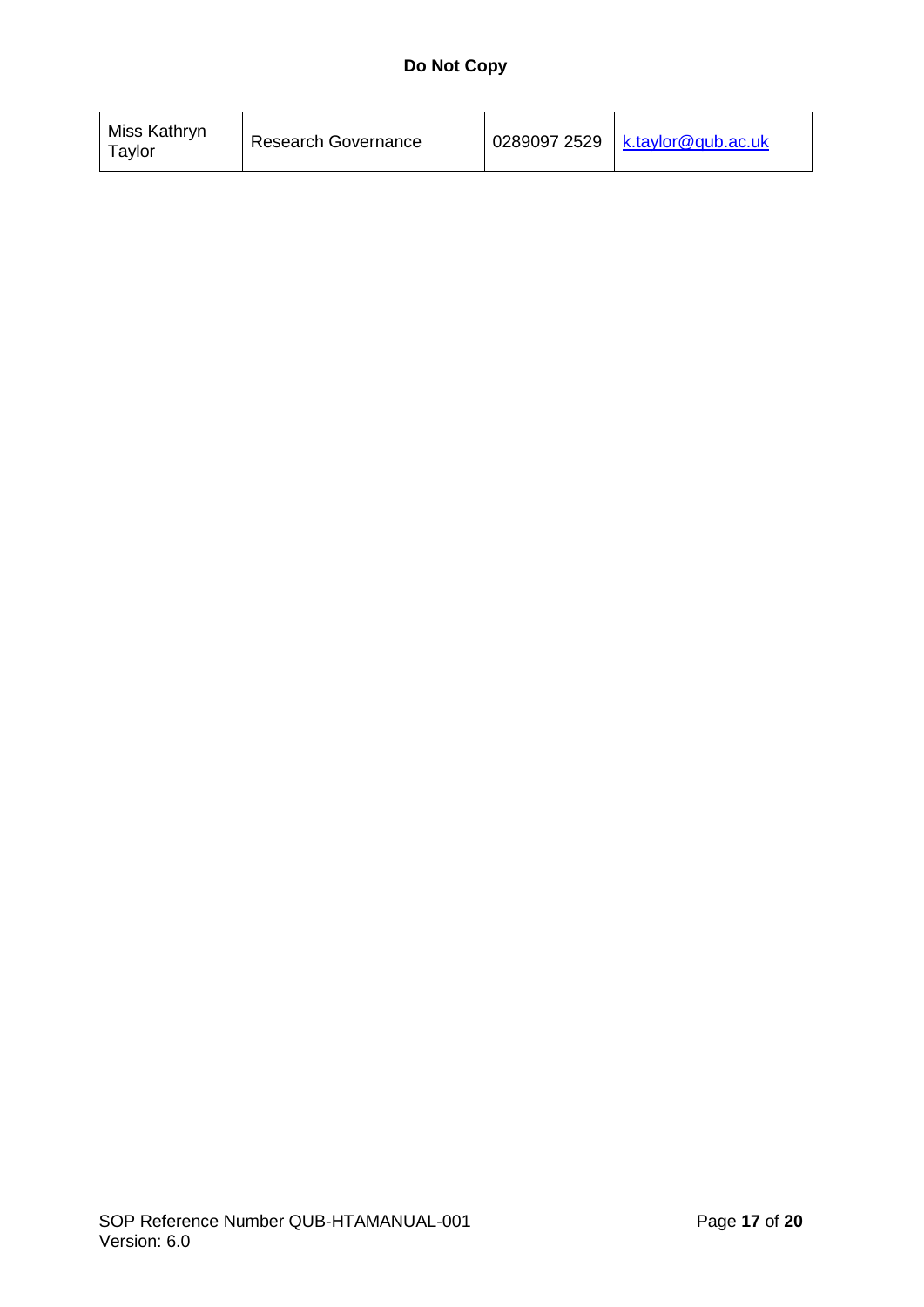# **Appendix 1. Human Tissue Steering Group Membership**

| Pro-Vice-Chancellor for Research<br>&<br>Enterprise, or their nominee (Chair) | Professor Aaron Maule, Faculty Dean of<br>Research (MHLS)                                                                                                                                        |  |  |
|-------------------------------------------------------------------------------|--------------------------------------------------------------------------------------------------------------------------------------------------------------------------------------------------|--|--|
| <b>MBC/BCH Designated Individual</b>                                          | Dr Jackie James                                                                                                                                                                                  |  |  |
| <b>MBC/BCH Persons Designated</b>                                             | Dr Brian Green<br>Dr Fionnuala Lundy<br>Dr Lorcan McGarvey<br>Dr Mei Chen<br>Dr Chris Watson<br><b>Professor Michael Tunney</b><br>Dr Kienan Savage<br>Dr Claire Lewis<br>Dr Kostas Papageorgiou |  |  |
| <b>RVH Designated Individual</b>                                              | Dr Gareth McKay                                                                                                                                                                                  |  |  |
| <b>RVH Persons Designated</b>                                                 | Dr Charlotte Neville                                                                                                                                                                             |  |  |
| Anatomy Designated Individual                                                 | Dr Samantha Taylor                                                                                                                                                                               |  |  |
| <b>Anatomy Persons Designated</b>                                             | Ms Ali Allen<br>Dr Abdul Al-Modhefer<br>Mr Ernie Murray<br>Dr Declan McLaughlin                                                                                                                  |  |  |
| <b>Research Governance</b>                                                    | Ms Louise Dunlop<br>Dr Paula Tighe<br>Miss Kathryn Taylor                                                                                                                                        |  |  |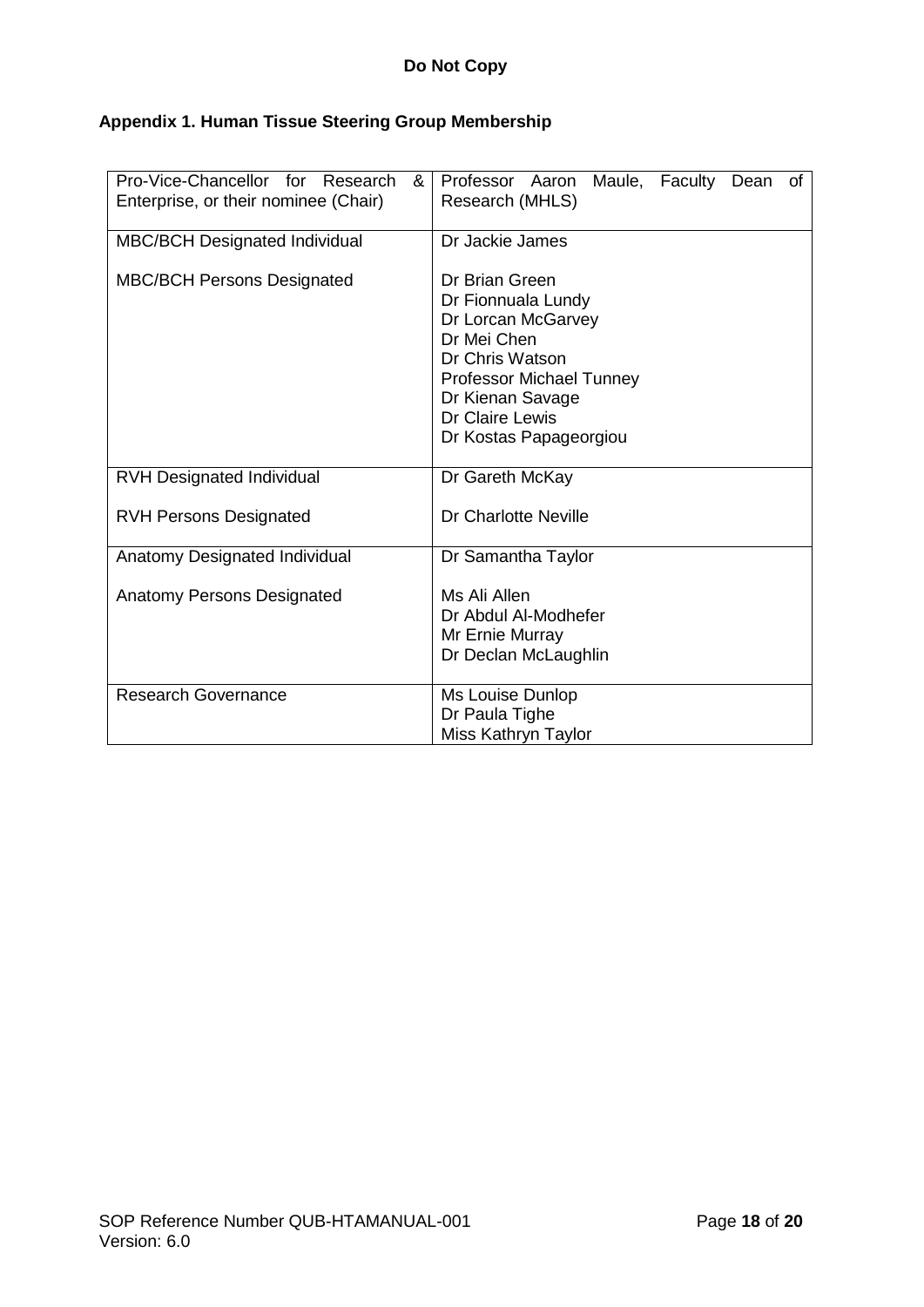### **Do Not Copy**